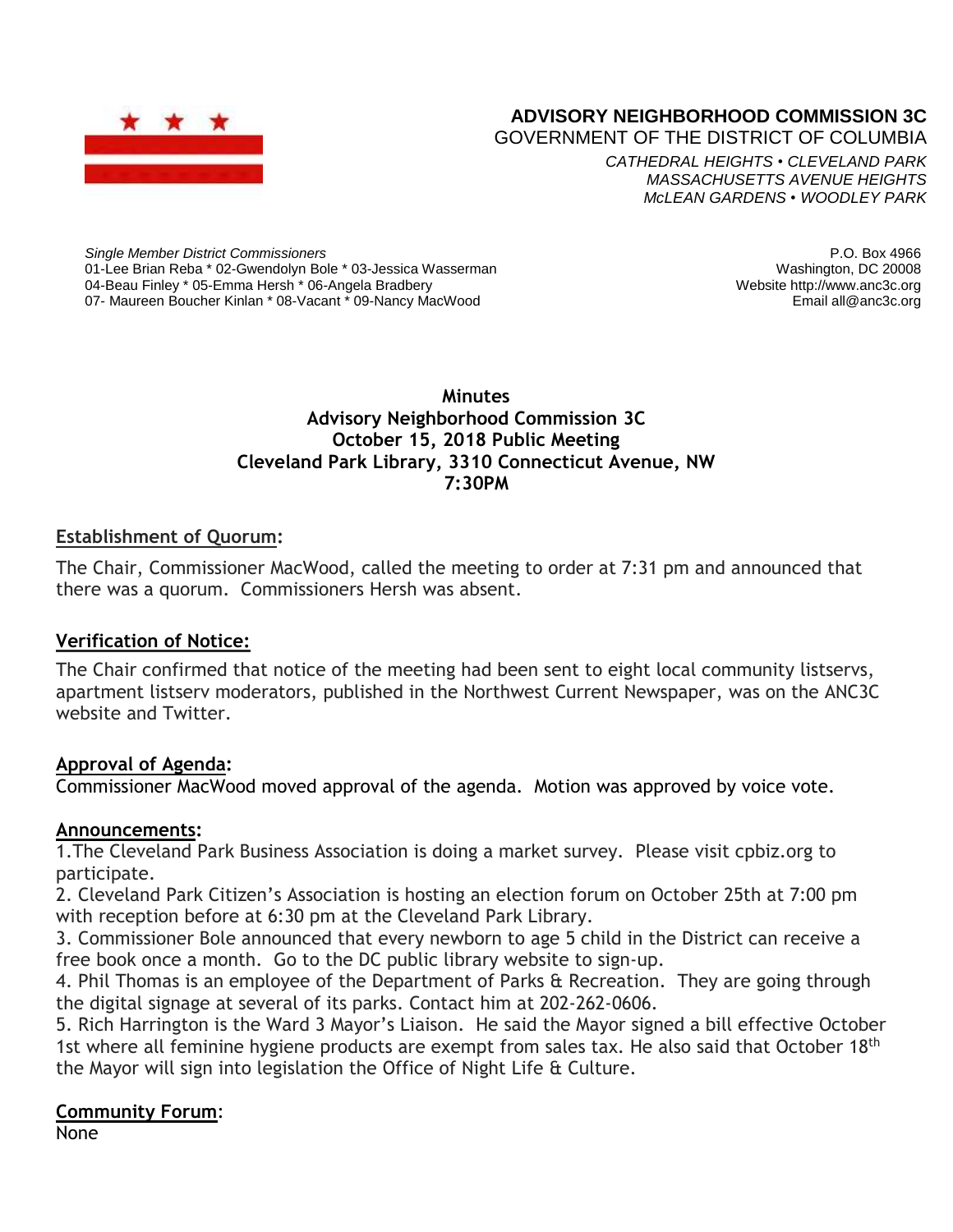## **Consent Calendar:**

Commissioner MacWood made a motion of no objection to approve the consent calendar regarding the Historic Preservation Review Board application for infill of second floor rear porch and onestory addition in the rear at 3407 Lowell Street NW. Motion was approved by voice vote.

# **Commission Business:**

*1. Consideration of a resolution to appeal to the BZA the decision of the Zoning Administrator finding that the addition of a large deck in the side yard of the future Ward 3 Short Term Family Housing program did not require a modification of the zoning order approving special exceptions to locate the temporary housing at the Second District Police Station, 3320 Idaho Avenue. The appeal would be limited to the outside structure and would not include any other aspects of the plans that were also changed after the zoning order was approved. If the appeal is approved, the ANC would consider a resolution at a future meeting concerning recommendations regarding the deck size and use.*

Commissioner Bradbery read and moved the resolution. Meredith Muldanauer, attorney with the Law firm representing the City, Cozen O'Connor, says these were minor modifications and she's asking the ANC not file/support the appeal.

Commissioner Bole made a motion to amend the Resolution to withdraw the Appeal. Commissioner MacWood requested a roll call vote. Motion failed by a vote of 3-4-0.

| 3C01: No  | 3C04: Yes      | 3C07: No       |
|-----------|----------------|----------------|
| 3C02: Yes | 3C05: (Absent) | 3C08: (Vacant) |
| 3C03: Yes | 3C06: No       | 3C09: No       |

Commissioner Finley made a motion to table the Resolution. Commissioner MacWood requested a roll call vote. Motion failed by a vote of 3-4-0.

| 3C01: No  | 3C04: Yes      | 3C07: No       |
|-----------|----------------|----------------|
| 3C02: Yes | 3C05: (Absent) | 3C08: (Vacant) |
| 3C03: Yes | 3C06: No       | 3C09: No       |

Commissioner Finley made a motion to adjourn. Commissioner MacWood requested a roll call vote. Motion failed by a vote of 2-5-0.

| 3C01: No  | 3C04: Yes      | 3C07: No       |
|-----------|----------------|----------------|
| 3C02: No  | 3C05: (Absent) | 3C08: (Vacant) |
| 3C03: Yes | 3C06: No       | 3C09: No       |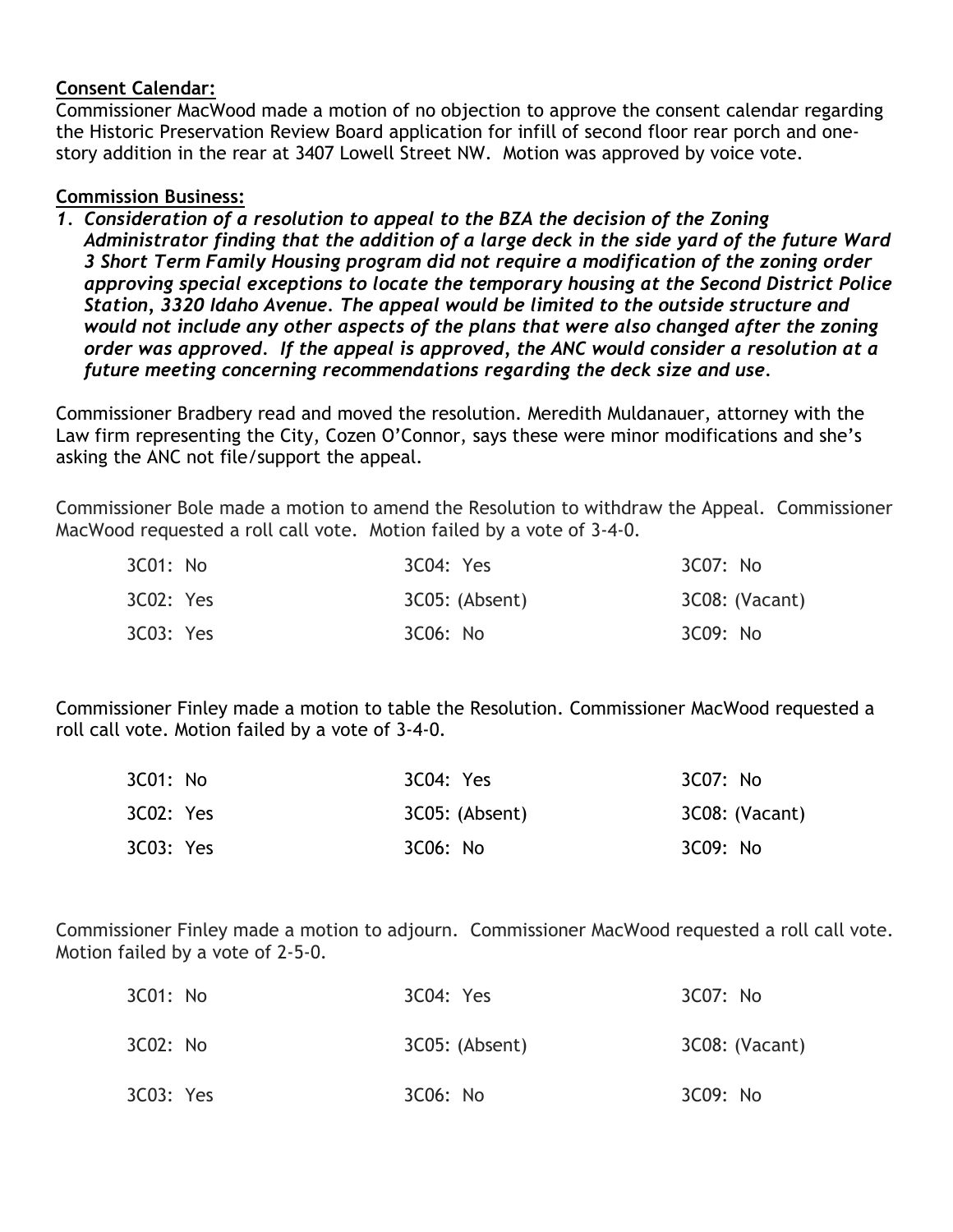Commissioner Wasserman left the meeting.

Commissioner Bradbery called for a vote to approve the resolution. Commissioner MacWood requested a roll call vote. Motion approved by a vote of 4-2-0. See Attachment A.

| 3C01: Yes      | 3C04: No       | 3C07: Yes      |
|----------------|----------------|----------------|
| 3C02: No       | 3C05: (Absent) | 3C08: (Vacant) |
| 3C03: (Absent) | 3C06: Yes      | 3C09: Yes      |

Commissioner Reba left the meeting.

#### **Other Business:**

Treasurer's Report: Commissioner Bradbery moved that the Bank of America savings account be moved to the new bank. Motion was approved by voice vote. Commissioner Bradbery moved approval of the 3<sup>rd</sup> and 4<sup>th</sup> Quarter quarterly reports. Motion was approved by voice vote. Commissioner Bradbery moved approval of the FY19 Budget. Motion was approved by voice vote. Commissioner Bole moved adoption of the September 17, 2018 minutes. Motion was approved by voice vote.

SMD reports: Cancelled due to limited time.

#### **Adjournment:**

Commissioner MacWood moved to adjourn the meeting. Motion was approved by voice vote. Meeting adjourned at 9:08 p.m.

Attested by

Gwendobyn 7 Bola

Gwendolyn Bole, Secretary, on October 15, 2018

*These minutes were approved by a voice vote on November 13, 2018 at a scheduled and noticed public meeting of ANC 3C at which a quorum (a minimum of 5 of 9 commissioners) was present.*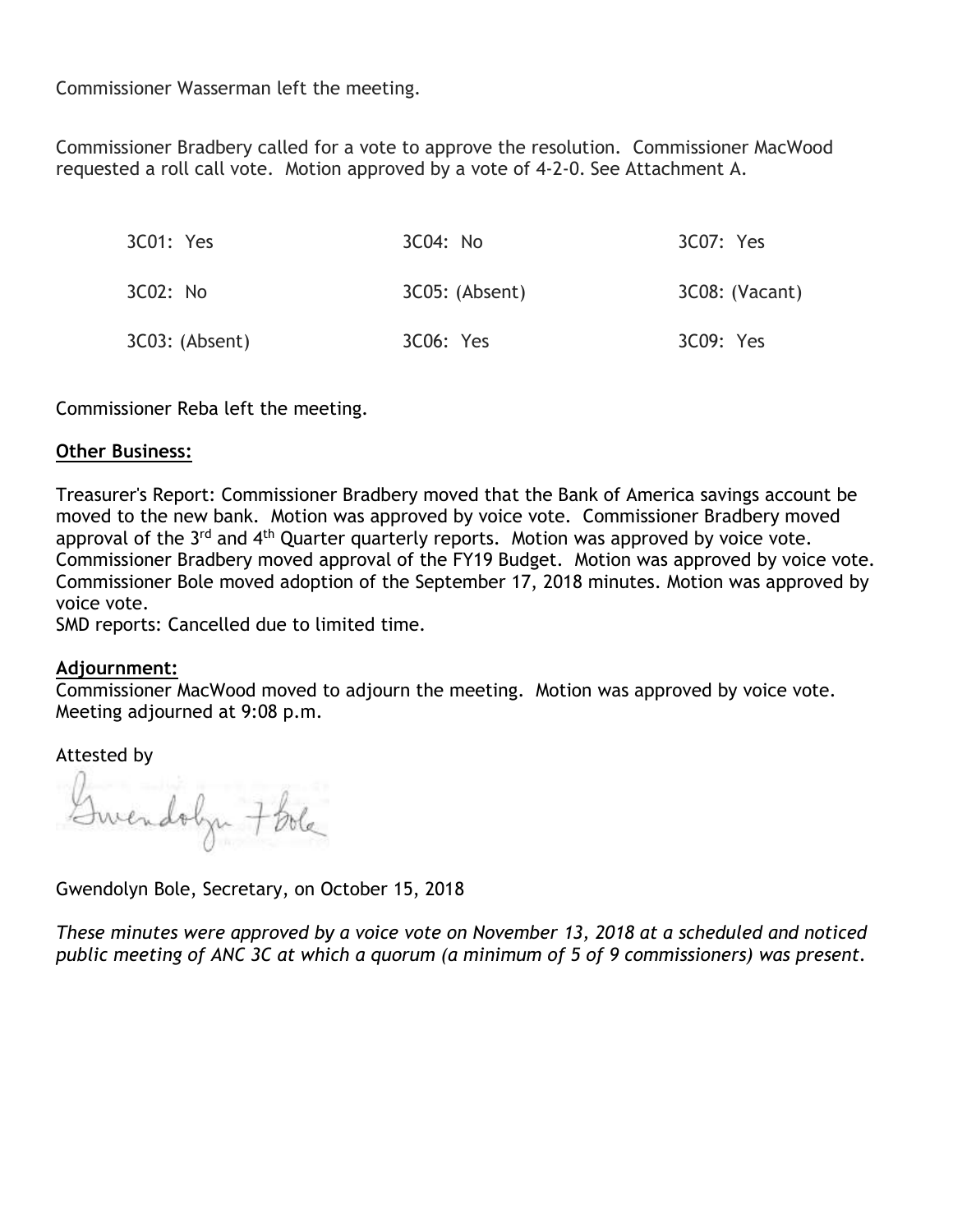# **ANC3C Resolution 2018-035 Regarding an Appeal to the BZA Regarding the Addition of a 62-Person Capacity Outdoor Deck to the Ward 3 Short-Term Family Housing Shelter at 3320 Idaho Ave. NW**

WHEREAS, the D.C. Department of General Services (DGS) applied on Jan. 3, 2017, to the Board of Zoning Adjustment (BZA) for a special exception and variances to build the Ward 3 Short-Term Family Housing shelter at 3320 Idaho Ave. NW to help up to 50 families experiencing homelessness;

WHEREAS, as articulated in Resolution 2017-07, ANC 3C recognizes the District of Columbia's need to close D.C. General and provide temporary emergency housing for these residents and supports the goals of the Homeward DC Strategic Plan to end chronic homelessness, and to that end supported the city's request for two of three zoning variances to allow the city to establish a shelter at 3320 Idaho Ave. NW;

WHEREAS, the BZA on Aug. 30, 2017, approved the city's requested zoning relief "subject to the approved plans" submitted by the city;

WHEREAS, the BZA granted zoning relief after finding that the project would not result in any adverse impacts on the neighborhood. The finding was based on evidence presented by the city stating that there would be a buffer between the shelter and its playground, and nearby residences;

WHEREAS, earlier this year, ANC3C commissioners learned of significant modifications the city had made to the shelter design. The city shrunk the playground, added a bioretention area for stormwater management purposes, reduced the width of the trash pickup area, eliminated the basement, shrunk the footprint of the building, moved the front entrance and added a 62-person capacity outdoor patio/deck to be three feet below the level of the playground;

WHEREAS, D.C. code says that the Zoning Administrator is authorized to permit modifications to approved plans if the Zoning Administrator determines that the proposed modifications are consistent with the intent of the Board of Zoning Adjustment and the modifications would not violate any condition of approval included in the order or create any need for new relief;

WHEREAS, the BZA order was conditioned on the design as submitted by the city in 2017;

WHEREAS, the BZA has not reviewed the modifications, nor has the ANC or community had an opportunity to provide input to the BZA about those elements;

THEREFORE BE IT RESOLVED THAT:

ANC3C continues to support the mayor's Homeward DC Strategic Plan to end chronic homelessness and the location of a short-term family shelter at 3320 Idaho Ave. NW;

ANC3C supports the provision of outdoor space for children and adults who live in the Ward 3 shelter;